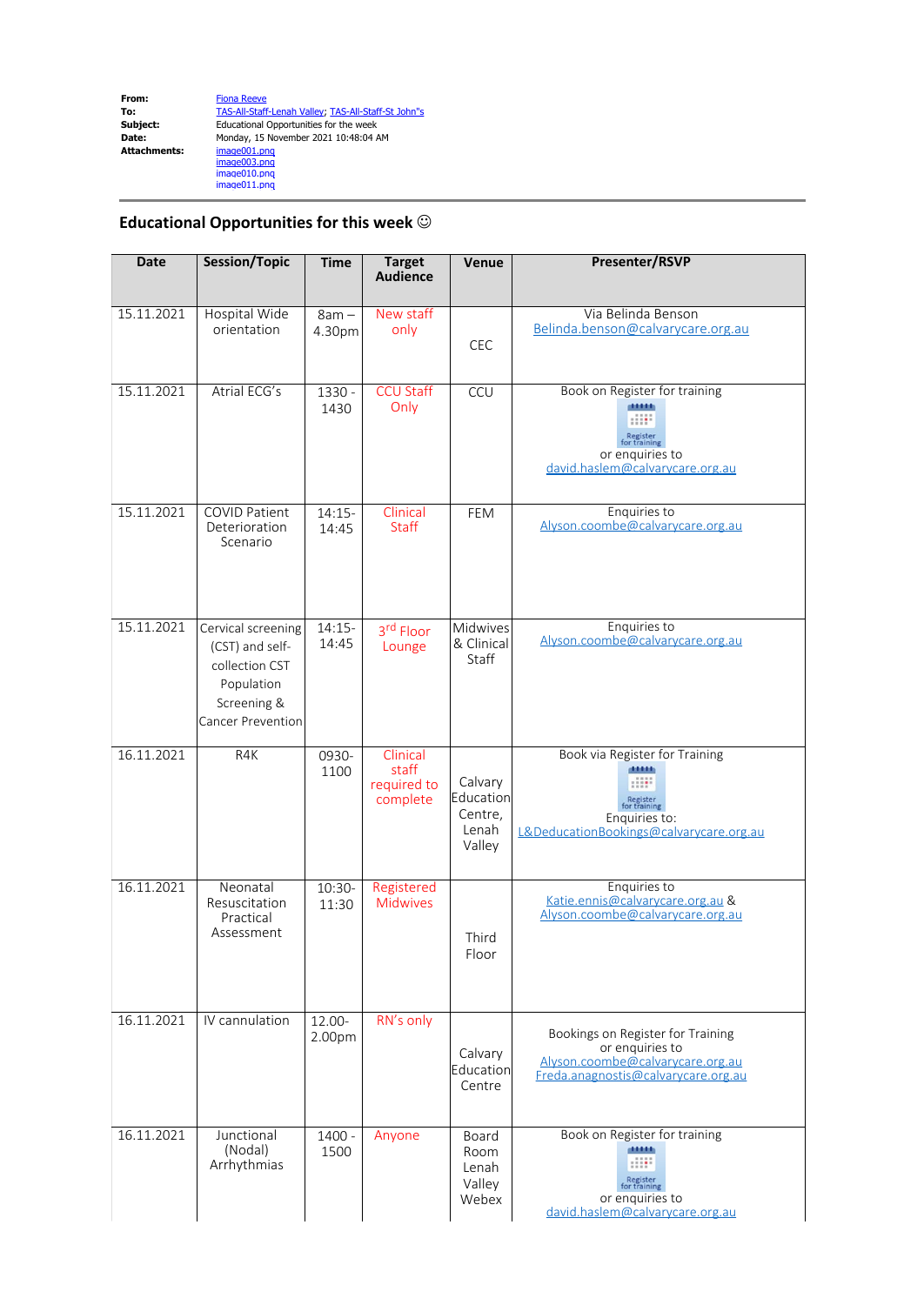|            |                                                                                   |                   |                                              | available                      |                                                                                                       |
|------------|-----------------------------------------------------------------------------------|-------------------|----------------------------------------------|--------------------------------|-------------------------------------------------------------------------------------------------------|
| 17.11.2021 | ALS                                                                               | 1000-<br>1300     | Clinical<br>staff<br>required to<br>complete | Calvary<br>Education<br>Centre | Book via Register for Training<br>Enquiries to:<br>Katie.ennis@calvarycare.org.au                     |
| 17.11.2021 | Neonatal<br>Resuscitation<br>Practical<br>Assessment                              | 1400-<br>1500     | Registered<br><b>Midwives</b>                | Third<br>Floor                 | Enquiries to<br>Katie.ennis@calvarycare.org.au &<br>Alyson.coombe@calvarycare.org.au                  |
| 17.11.2021 | Mandatory<br>Reporting for<br>children (&<br>women in the<br>antenatal<br>period) | 2.15pm<br>2.45pm  | Anyone ©                                     | Calvary<br>Education<br>Centre | Book via register for training<br>Any questions contact Fiona Reeve<br>Fiona.reeve@calvarycare.org.au |
| 18.11.2021 | Speaking up<br>for Safety                                                         | 1.30pm-<br>2.30pm | All staff<br>(Mandatory<br>training)         | Calvary<br>Education<br>Centre | Register via Register for Training<br>Enquires to<br>Fiona.reeve@calvarycare.org.au                   |
| 19.11.2021 | 2 <sup>nd</sup> Year<br>Students<br>Debrief                                       | $1pm -$<br>3.30pm | <b>Students</b><br>Only                      | Calvary<br>Education<br>Centre | <b>UTAS Facilitators</b><br>tas-hobart-<br>studentfacilitators@calvarycare.org.au                     |

## **Educational Opportunities for the remainder of the year** J

| <b>Date</b> | <b>Session/Topic</b>                                                                                                              | <b>Time</b>       | <b>Target</b><br><b>Audience</b> | Venue                                              | <b>Presenter/RSVP</b>                                                                                                                                            |
|-------------|-----------------------------------------------------------------------------------------------------------------------------------|-------------------|----------------------------------|----------------------------------------------------|------------------------------------------------------------------------------------------------------------------------------------------------------------------|
| 22.11.2021  | 6 Hour<br>Mandatory<br><b>Training</b><br><b>BLS</b><br>Manual<br>handling<br>PCA/Epidural<br>eLearning<br>Speak Up For<br>Safety | 0930-<br>1530     | Clinical<br><b>Staff</b>         | Calvary<br>Education<br>Centre,<br>Lenah<br>Valley | <b>Discuss with NUM</b> & Book via Register for<br><b>STATISTICS</b><br>Training <b>For training</b><br>Enquiries to:<br>L&DEducationBookings@calvarycare.org.au |
| 15.11.2021  | <b>COVID Patient</b><br>Deterioration<br>Scenario                                                                                 | $14:15-$<br>14:45 | Clinical<br><b>Staff</b>         | <b>FEM</b>                                         | Enquiries to<br>Alyson.coombe@calvarycare.org.au                                                                                                                 |
| 15.11.2021  | Patient<br>Deterioration<br>Scenario with<br>Andrew<br>Ottaway                                                                    | 1630-<br>1730     | Endoscopy<br><b>Staff</b>        | Endoscopy<br>Unit                                  | Enquiries to<br>Alyson.coombe@calvarycare.org.au                                                                                                                 |
| 23.11.2021  | Neonatal<br>Resuscitation<br>Practical                                                                                            | $10:30-$<br>11:00 | Registered<br><b>Midwives</b>    |                                                    | Enquiries to<br>Katie.ennis@calvarycare.org.au &<br>Alyson.coombe@calvarycare.org.au                                                                             |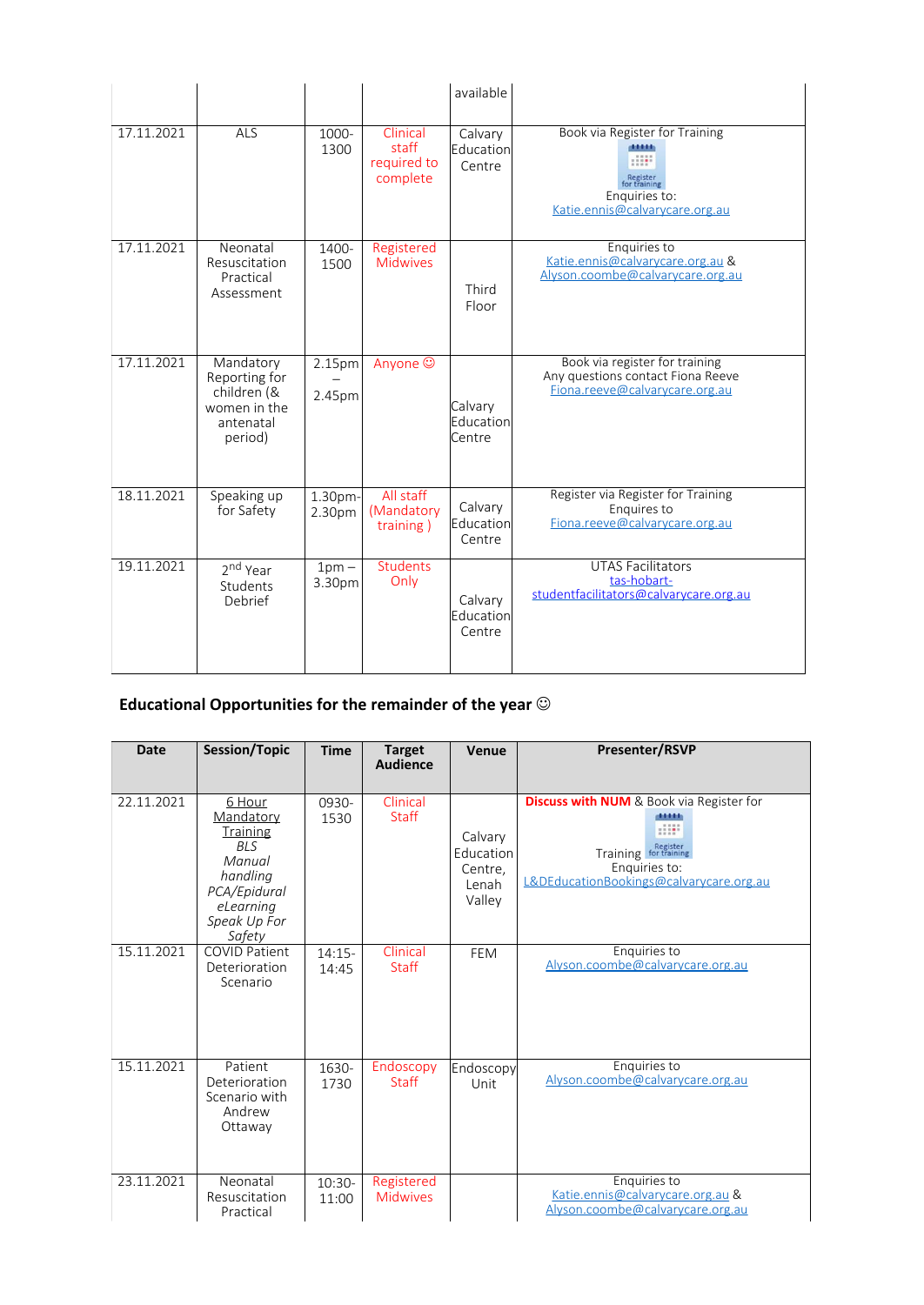|            | Assessment                                                                                                        | &                 |                                              | Third Floor                                        |                                                                                                                                                               |
|------------|-------------------------------------------------------------------------------------------------------------------|-------------------|----------------------------------------------|----------------------------------------------------|---------------------------------------------------------------------------------------------------------------------------------------------------------------|
|            |                                                                                                                   | 14:00-<br>15:     |                                              |                                                    |                                                                                                                                                               |
| 24.11.2021 | Clinical skills<br>practical<br>education<br>$session -$<br><b>CVADs</b><br>devices,<br>clinical<br>deterioration | $9.30 -$<br>12.30 | Clinical<br>staff                            | Calvary<br>Education<br>Centre,<br>Lenah<br>Valley | Book via Register for Training<br><b>diddition</b><br>HIM-<br>Register<br>for training<br>Enquiries to:<br>L&DEducationBookings@calvarycare.org.au            |
| 25.11.21   | Speaking up<br>for Safety                                                                                         | 1.30pm-<br>2.30pm | All staff<br>(Mandatory<br>training)         | Calvary<br>Education<br>Centre                     | Register via Register for Training<br>Enquires to<br>Fiona.reeve@calvarycare.org.au                                                                           |
| 26.11.2021 | Wound care<br>education<br>$session - with$<br>Belinda Free<br>$(NP - wound)$<br>care)                            | $9.30 -$<br>12.30 | All staff                                    | Calvary<br>Education<br>centre                     | Book on register for training<br>or enquiries to<br>L&DEducationBookings@calvarycare.org.au                                                                   |
| 25.11.2021 | R4K                                                                                                               | 1000-<br>1130     | Clinical<br>staff<br>required to<br>complete | St. Johns,<br>Training<br>Room                     | Book via Register for Training<br>11111<br>Register<br>for training<br>Enquiries to:<br>L&DeducationBookings@calvarycare.org.au                               |
| 26.11.2021 | 2 <sup>nd</sup> Year<br>Students<br>Debrief                                                                       | $1pm -$<br>3.30pm | Students<br>Only                             | Calvary<br>Education<br>Centre                     | <b>UTAS Facilitators</b><br>tas-hobart-<br>studentfacilitators@calvarycare.org.au                                                                             |
| 29.11.2021 | ALS                                                                                                               | 1200-<br>1500     | Clinical<br>staff<br>required to<br>complete | Calvary<br>Education<br>Centre                     | Book via Register for Training<br><b>diddition</b><br>Register<br>for training<br>Enquiries to:<br>Katie.ennis@calvarycare.org.au                             |
| 29.11.2021 | Mandatory<br>Reporting for<br>children (&<br>women in the<br>antenatal<br>period)                                 | $2pm -$<br>3pm    | Anyone ©                                     | St Johns<br>training<br>room                       | Book via register for training<br>Any questions contact Fiona Reeve<br>Fiona.reeve@calvarycare.org.au                                                         |
| 1.12.2021  | 6 Hour<br>Mandatory<br>Training<br><b>BLS</b><br>Manual<br>handling<br>PCA/Epidural<br>eLearning<br>Speak Up For  | 1100-<br>1700     | Clinical<br><b>Staff</b>                     | Calvary<br>Education<br>Centre,<br>Lenah<br>Valley | <b>Discuss with NUM</b> & Book via Register for<br>district<br><b>RE</b><br>Training for training<br>Enquiries to:<br>L&DEducationBookings@calvarycare.org.au |
| 2.12.2021  | Safety<br>ALS                                                                                                     | 0900-<br>1200     | Clinical<br>staff<br>required to<br>complete | Calvary<br>Education<br>Centre                     | Book via Register for Training<br>distrib<br>Register<br>for training<br>Enquiries to:<br>Katie.ennis@calvarycare.org.au                                      |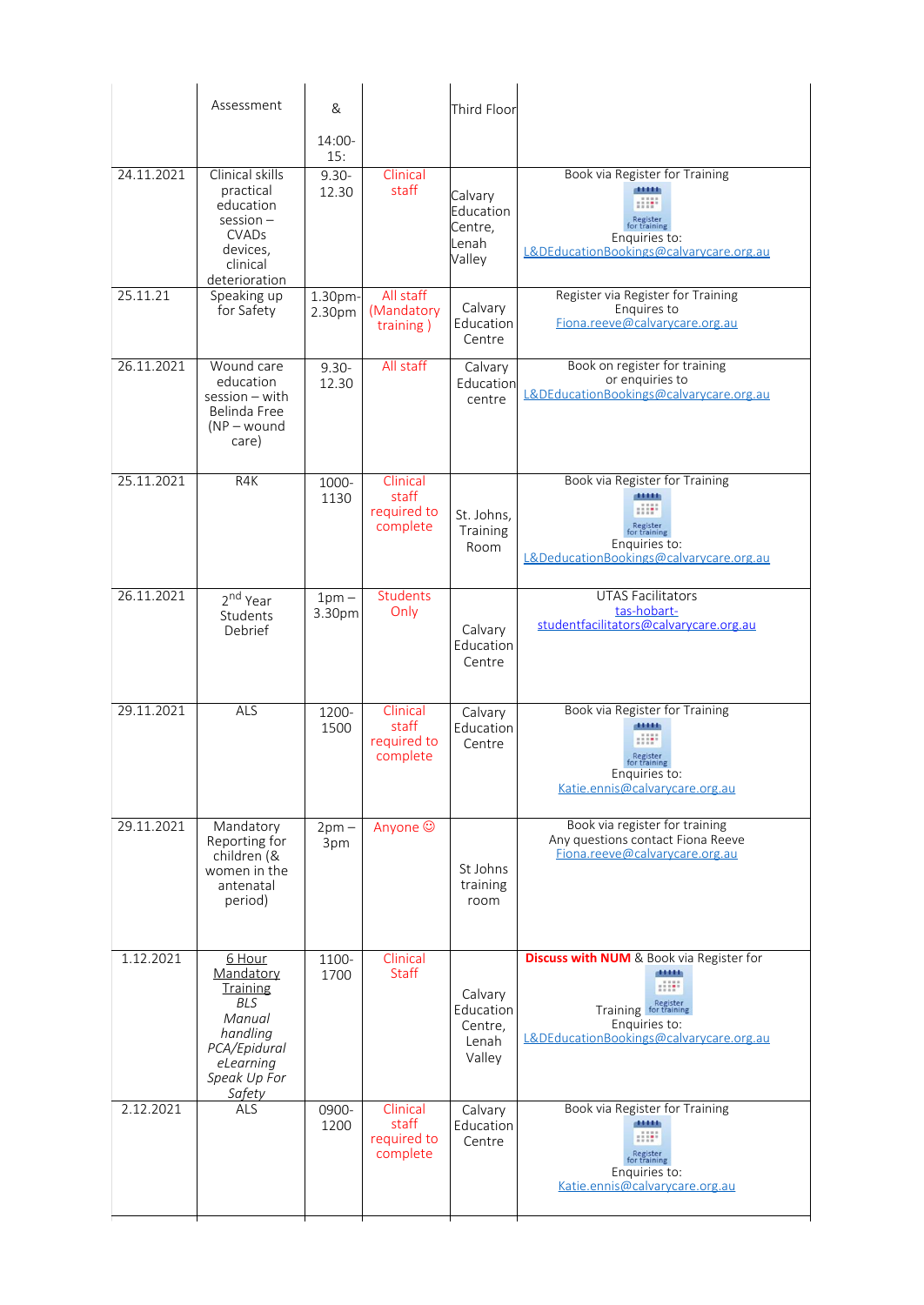| 2.12.21    | Speaking up<br>for Safety                                                                                                         | 1.30pm-<br>2.30pm | All staff<br>(Mandatory<br>training)              | Calvary<br>Education<br>Centre                     | Register via Register for Training<br>Enquires to<br>Fiona.reeve@calvarycare.org.au                                                                              |
|------------|-----------------------------------------------------------------------------------------------------------------------------------|-------------------|---------------------------------------------------|----------------------------------------------------|------------------------------------------------------------------------------------------------------------------------------------------------------------------|
| 03.12.2021 | 2 <sup>nd</sup> Year<br>Students<br>Debrief                                                                                       | $1pm -$<br>3.30pm | <b>Students</b><br>Only                           | Calvary<br>Education<br>Centre                     | <b>UTAS Facilitators</b><br>tas-hobart-<br>studentfacilitators@calvarycare.org.au                                                                                |
| 7.12.2021  | Paediatric<br>clinical supper<br>-presenters<br>Dr. Ahmed<br>Mohamad, Dr.<br>Wendy<br>Falloon <sup>8</sup><br>Kevin Holliday      | $5:30-$<br>8pm    | All staff<br>caring for<br>Paediatric<br>patients | Calvary<br>Education<br>Centre                     | Book via Register for Training<br>district<br>$\mathbb{H}\mathbb{H}$<br>Register<br>for training<br>Enquires to<br>L&DEducationBookings@calvarycare.org.au       |
| 8.12.2021  | Speaking up<br>for safety                                                                                                         | 1.30pm-<br>2.30pm | All staff<br>(Mandatory<br>Training)              | St Johns<br>training<br>room                       | Register via Register for training<br>Enquires to<br>Fiona.reeve@calvarycare.org.au                                                                              |
| 10.12.2021 | 2 <sup>nd</sup> Year<br>Students<br>Debrief                                                                                       | $1pm -$<br>3.30pm | <b>Students</b><br>Only                           | Calvary<br>Education<br>Centre                     | <b>UTAS Facilitators</b><br>tas-hobart-<br>studentfacilitators@calvarycare.org.au                                                                                |
| 13.12.2021 | Hospital Wide<br>Orientation                                                                                                      | $8am -$<br>4.30pm | New staff<br>only                                 | Calvary<br>Education<br>Centre                     | Via Belinda Benson<br>Belinda.benson@calvarycare.org.au                                                                                                          |
| 14.12.2021 | 6 Hour<br>Mandatory<br><b>Training</b><br><b>BLS</b><br>Manual<br>handling<br>PCA/Epidural<br>eLearning<br>Speak Up For<br>Safety | 0930-<br>1530     | Clinical<br>Staff                                 | Calvary<br>Education<br>Centre,<br>Lenah<br>Valley | <b>Discuss with NUM</b> & Book via Register for<br>plot total<br><b>HIP</b><br>Training For training<br>Enquiries to:<br>L&DEducationBookings@calvarycare.org.au |
| 15.12.2021 | ALS                                                                                                                               | 1000-<br>1300     | Clinical<br>staff<br>required to<br>complete      | Calvary<br>Education<br>Centre                     | Book via Register for Training<br>district<br><b>HIP</b><br>Register<br>for training<br>Enquiries to:<br>Katie.ennis@calvarycare.org.au                          |
| 15.12.2021 | R4K                                                                                                                               | 1300-<br>1430     | Clinical<br>staff<br>required to<br>complete      | Calvary<br>Education<br>Centre,<br>Lenah<br>Valley | Book via Register for Training<br>district<br>$\mathbb{H}^1$<br>Register<br>for training<br>Enquiries to:<br>L&DeducationBookings@calvarycare.org.au             |